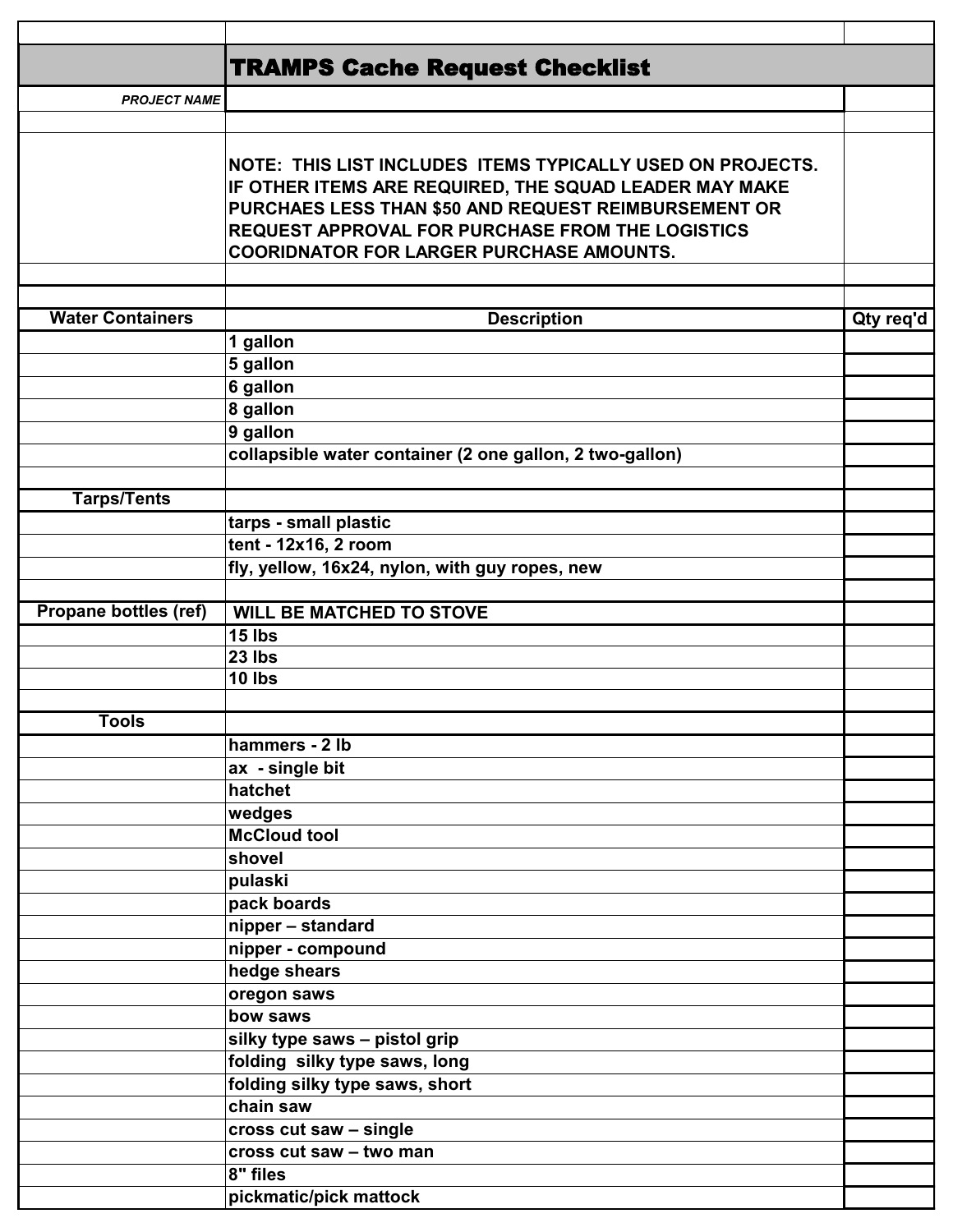| <b>Miscellaneous</b>       |                                                                 |  |
|----------------------------|-----------------------------------------------------------------|--|
|                            | hot water shower                                                |  |
|                            | toilet seat - for latrine                                       |  |
|                            | table - portable (3x3)                                          |  |
|                            | tables -- six foot OR four foot                                 |  |
|                            |                                                                 |  |
| Coolers, boxes (ref)       |                                                                 |  |
|                            | coolers -- standard (for frozen and refrigerated food)          |  |
|                            | bear box -- metal                                               |  |
|                            | mule box -- Plywood Box                                         |  |
|                            | cooler -- bear resistant                                        |  |
| <b>Stoves</b>              |                                                                 |  |
|                            |                                                                 |  |
|                            | Camp partner - 6 burner, pack-in, aluminum housing              |  |
|                            | Camp Chef - 2 burner, pack-in, tan fabric case                  |  |
|                            | Outdoor Cooker - 2 burner, pack-in, wood box                    |  |
|                            | Camp Chef - large 2 burner, drive-to, uses lots of propane      |  |
|                            | Outdoor Cooker - large 2 burner, drive-to, uses lots of propane |  |
|                            | Camp Chef - 1 burner, water heater                              |  |
|                            | Camp Chef - 1 burner, water heater                              |  |
|                            | Camp Chef - 3 burner, drive-to, good                            |  |
|                            | Sports Grill - 3 burner, drive-to, good                         |  |
|                            | Coleman - 2 burner, pack-in, small                              |  |
|                            | Camp Chef - 3 burner, drive-to, good                            |  |
|                            | oven, use with #8                                               |  |
|                            | oven, use with #9                                               |  |
|                            | griddles, cast iron (1 large, 3 small)                          |  |
|                            |                                                                 |  |
| <b>Cook kit</b>            |                                                                 |  |
| items included in cook kit |                                                                 |  |
|                            | <b>Skillet</b>                                                  |  |
|                            | coffee pot                                                      |  |
|                            | <b>Melmac Plates</b>                                            |  |
|                            | pan - large                                                     |  |
|                            | pan - medium                                                    |  |
|                            | pan - small                                                     |  |
|                            | lid - small                                                     |  |
|                            | lid - medium                                                    |  |
|                            | lid - large                                                     |  |
|                            | mixing bowl                                                     |  |
|                            | fire starters<br>dish soap                                      |  |
|                            | table knife                                                     |  |
|                            | table fork                                                      |  |
|                            | table spoon                                                     |  |
|                            | serving spoon - large                                           |  |
|                            | hot pad                                                         |  |
|                            | dish cloth - (disposable)                                       |  |
|                            | scouring pad                                                    |  |
|                            | dish towel                                                      |  |
|                            | rubber glove                                                    |  |
|                            | pancake turner                                                  |  |
|                            | spoon - large cooking                                           |  |
|                            | spaghetti server                                                |  |
|                            | can opener                                                      |  |
|                            | kitchen knife (large, med, small)                               |  |